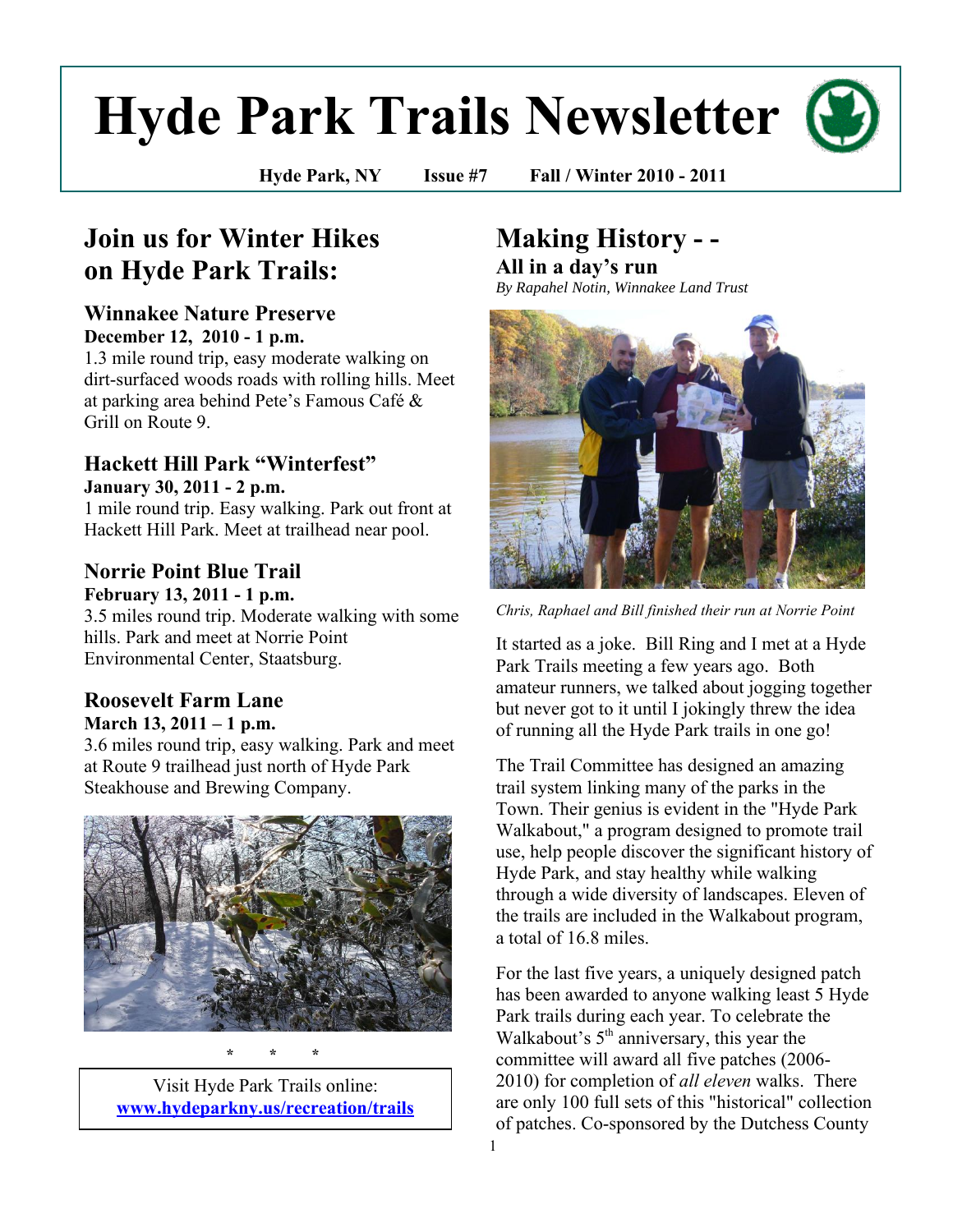Health Department, the Walkabout is not just another health scam; it truly works, and it's fun! Here's a testimony.

After some planning, Bill decided to run the first half of the sixteen mile distance. Chris, a friend of mine, was to join me for the second half. I was determined to complete all eleven trails and earn my five patches!

We started at 9:30am from the Eleanor Roosevelt Historic Site, "Val Kill." Bill and I skillfully ran up and down the narrow trail to Top Cottage, and then around Eleanor"s Walk, stretching our steps on the downhill portions.

We then ran from Route 9G to Route 9 on the Roosevelt Farm Lane Trail. Bill told me how he had been running many of these paths since the 1970s. I learned that he moved to Hyde Park from Poughkeepsie in 1974, the year I was born and how he used to run after work to relax or leave worries behind. We ran through the FDR National Historic Site, running though tall forests, meandering along wider sections, looping around vernal pools and magnificent rock ledges. Bill told me about the sprints up the steep slopes he would do for practice.

We ran northward to the Vanderbilt Mansion National Historic Site, and found the clayish sandy trails on which Bill used to run barefooted. He mentioned how he had seen the largest trees come down with storms and how the trail users have gotten to know his "secret" trails. Looping down right along the mighty Hudson River and catching glimpses at historic estates, he told me about his involvement as a volunteer for the trail system and passion for nature…

Chris had a cold, but he joined us at the Winnakee Nature Preserve, where we ran through the magnificent forests. We checked our list of trails; that was seven down. We then went to Hackett Hill Park and Pinewoods Park; that was eight and nine. Bill would not stop, my knee started to hurt and Chris' cold became an old thought. We paused and drove north to find the two last trails at Mills-Norrie State Park, dreaming of the day we will be able to run on a continuous trail between Vanderbilt and Norrie Point. (Winnakee

Land Trust is currently working on this connection, acquiring trail easements across private properties.)

From then on, Chris took the lead and pulled us northward on the white trail, flirting with the Hudson River, then back south toward our finish at the Norrie Point Education Center.

The whole escapade took us about four hours, but as Bill later emailed me, "It was a *great day* on the trails. "Warming up" on Top Cottage, the day continued to get better as we worked down the checklist. It was a tough finish through Norrie/Mills, but that just punctuated the accomplishment."

Beyond discovering half of these trails for the first time that day, I also made a great and humble friend. Bill had been connecting these trails for over 30 years. As a native of France, I learned a lot about American history and the national (and international) significance of the sites and woods we visited. Running along, I contemplated the idea that the Hyde Park Trail system is to Dutchess County what the Freedom Trail is to Boston. Both trail systems link sites that helped create the American spirit. In times of great trouble (and opportunity) for this country, FDR, Eleanor and a host of others found refuge, resource and inspiration in these woods.

Interestingly, I heard that the day of our run was also the NYC Marathon. However famous that run is, the *healthiest run* in New York that day was on the Hyde Park Trails!



*Kathleen Davis presented Bill and Raphael each with a set of five Hyde Park Trail Walkabout patches. They are the first to complete the 11-trail challenge in a single day.*

**\* \* \***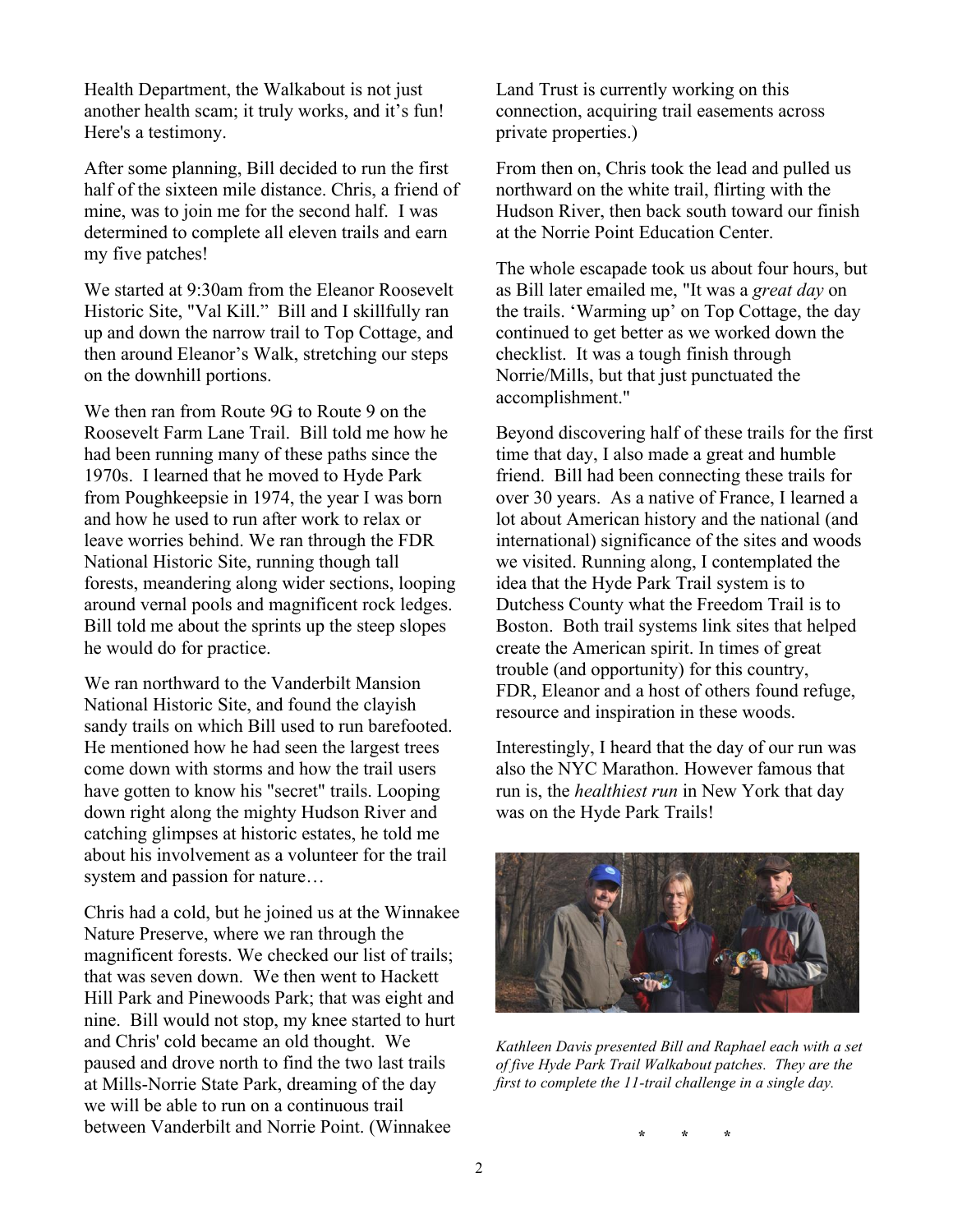## **Earn all 5 Walkabout Patches**





*"Walkabout" is a project to promote healthy physical activity – walking on trails.*

How it works is easy: walk five Hyde Park trails in one year, and you earn a free patch. But this year, you can earn *all five years*" worth of Walkabout patches by walking *all eleven* trails listed on the Walkabout map / scorecard. That plus \$5.00 will get you all five patches from the years 2006-2010. This is a one-time offer.

You have until April 21, 2011 to complete your scorecard and earn all 5 patches. That date (which is both Earth Day and National Park Week), is when we will shift to the *next* year's patch.

See great places, get great exercise, and sew your collection of patches to your favorite backpack! Think about trying some winter hikes this year. Get started by picking up your Walkabout map / scorecard at a trailhead, park visitor center, or the Hyde Park Recreation office at Hackett Hill Park.

**\* \* \*** 

## **Smart Dress for Winter Hiking**

*How to dress yourself is probably one of the most important things to know when hiking in winter. Here's how to do it, from the inside out.*

#### **Step 1: the base layer**

This is the layer next to your skin, and its purpose is to wick away sweat and moisture. It is usually some form of long underwear. The best base layer is a quick-drying material such as polypropylene or merino wool. These wick away sweat and feel soft against the skin. Make sure that your socks are made of similar wicking material to keep your feet dry.

#### **Step 2: the mid-layer**

This is your insulating layer. It is thicker than the base, and provides insulation by trapping heat to keep you warm. Synthetic fleece is generally

ideal, as it effectively retains heat, even when wet, and it also transfers moisture. Wool and polyester fiber are also good. Down is very lightweight and warm, but it can get wet and lose its insulation qualities. And it dries very slowly.

#### **Step 3: the outer shell**

The shell layer keeps out the weather. A waterproof jacket and pants keep external moisture away from your body to keep you dry. Ideally, the shell layer is a material that is breathable as well as waterproof. These can block out snow and rain while allowing evaporated moisture (such as sweat) out from the garment.



**Put on some warm boots, and you are ready** to hike the trails in comfort. Bring a lightweight backpack with something to drink, a few trail bars and a map. And don"t forget to go with a buddy!

**\* \* \*** 

#### **Seth Lyon Volunteer Day brings 40 to Winnakee Nature Preserve**

*By Kathleen Davis, Town of Hyde Park Recreation Director and Winnakee board member* 

Saturday Sept. 25 was a golden, warm, sunny day that felt like Indian Summer. We had looked for a suitable way to commemorate the passing of our friend and trail volunteer Seth Lyon, and finally decided to hold a trail stewardship day in his honor. We listed it officially as a "National Public Lands Day" event, and also as a Hudson Valley Greenway "Ramble" event. We sent out emails and put up flyers inviting people to pitch in. This would be the day.

It worked. And so did we. More than forty volunteers showed up Saturday morning at the Winnakee Nature Preserve"s Van Dam Road trailhead, ready for work. They included Marist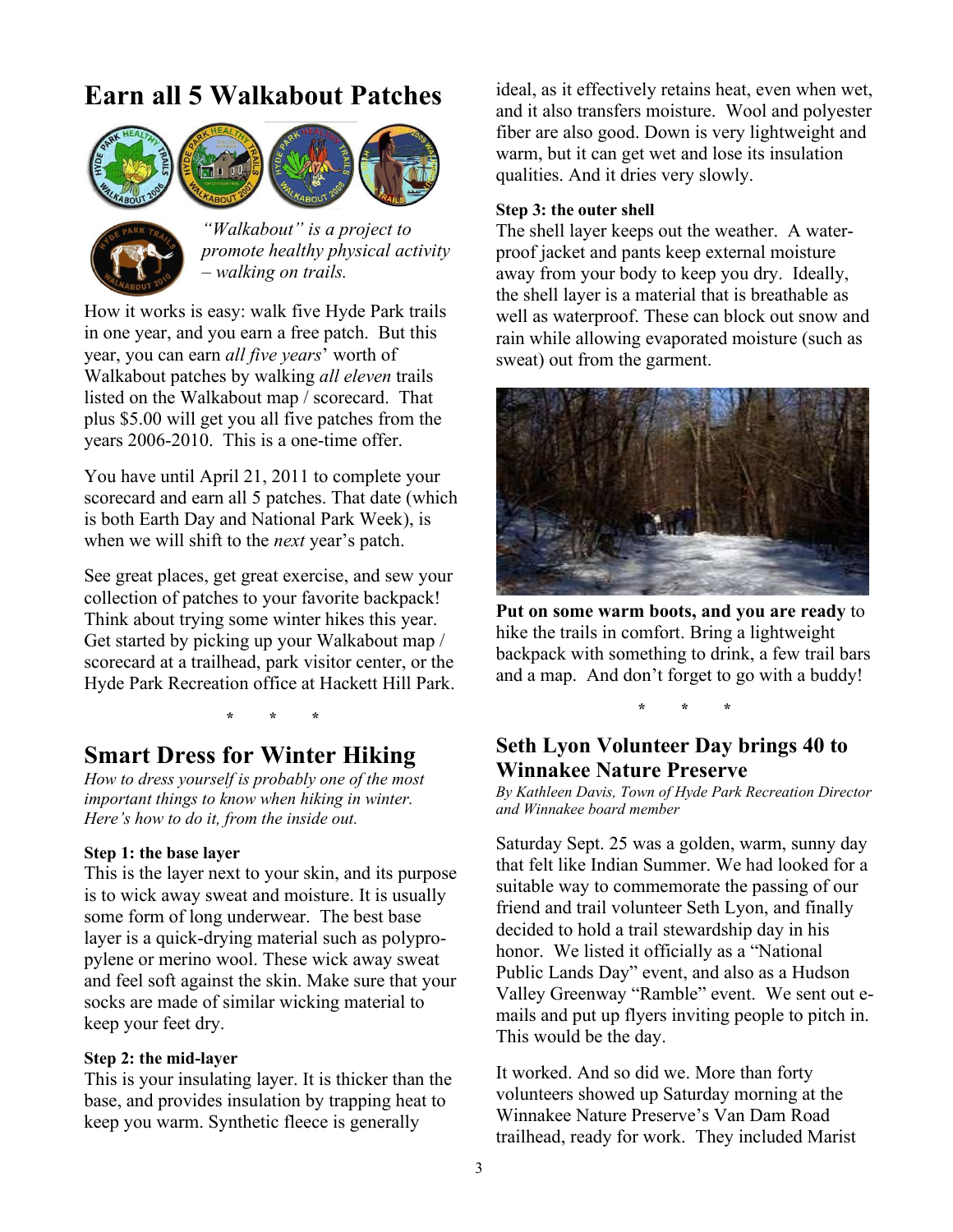students, the Fats in the Cats mountain bike club, Ralph Peak Hiker"s Cabin Volunteers Club, NY-NJ Trail Conference and Appalachian Trail volunteers, a Girl Scout with troop leaders, and our own Hyde Park Trail volunteers. Everyone signed in, grabbed nametags, and introduced themselves. Scenic Hudson and NPS provided a complete array of trail tools, so everyone had something to work with.

**The day began with a tree planting** -- a beautiful native Eastern Redbud tree -- in memory of volunteer Seth Lyon. After a few words of remembrance by Mary Lyon, we observed a few moments of silence in memory of Seth, who was a friend and volunteer for both the Hyde Park Trails and the Appalachian Trail. Mary said that Seth must be looking down and smiling on us, as we were about to begin working on the tasks he had outlined for the Preserve last year. With that in mind, we all set out with team leaders, and by the end of the day, we completed a remarkable amount of work.

**Some of the tasks were daunting.** At a large washout on the yellow-blazed Creek Trail, the Fats in the Cats heroically hand-dug and replaced a 10-foot-long culvert pipe with a larger-diameter pipe, provided by the Town of Hyde Park Highway Department.



Other tasks included re-excavating rolling drainage dips across the trails, obstructing an illegal ATV access from a neighborhood trail into the Preserve, installing improved directional trail signs, cleaning muck from historic culverts to control drainage around trails, and removing invasive plant species.

**Lunch came none too soon.** We gathered at the Terwilliger Road trailhead for our bagged lunches (plus pizza for the Marist students). We had lunch together in the shade, exchanged tall tales about our trail work and compared notes before gathering ourselves up for the afternoon session.



*The whole crew of posers at lunch time*

Donations of snack foods and refreshments from local businesses and community supporters kept us fortified through the hefty afternoon session. It helped make the work fun and brought many smiles of gratitude.

**Others contributed to the day's success.** The Town of Hyde Park Highway Dept, on short notice, helped enormously by digging the hole for the Redbud tree with their backhoe the day before the event, and also provided a culvert pipe.

Beginning months in advance, Raphael Notin of Winnakee Land Trust created GPS maps and checklists that made it easy to find our work locations and understand our assignments.

**At the end of the day** everyone was tired, but happy to have taken part in a great work day for the Winnakee Nature Preserve. It was a great tribute to Seth.

**THANKS to our Trail Work Party Sponsors**

who donated refreshments to fuel the work day: fresh apples from *Cedar Heights Orchard* in Rhinebeck, and from Jan and Dick Czech at *Terhune Orchards* in Salt Point; granola bars from *Stop & Shop of Hyde Park*; and donuts from Winnakee Land Trust.

- Special thanks go to *Pete's Famous Café & Grill* for allowing us to use their parking lot (and for being a great place for a pre- or post-hike meal!) - Thanks also go to the *Town of Hyde Park Highway Department* for helping with materials and assistance.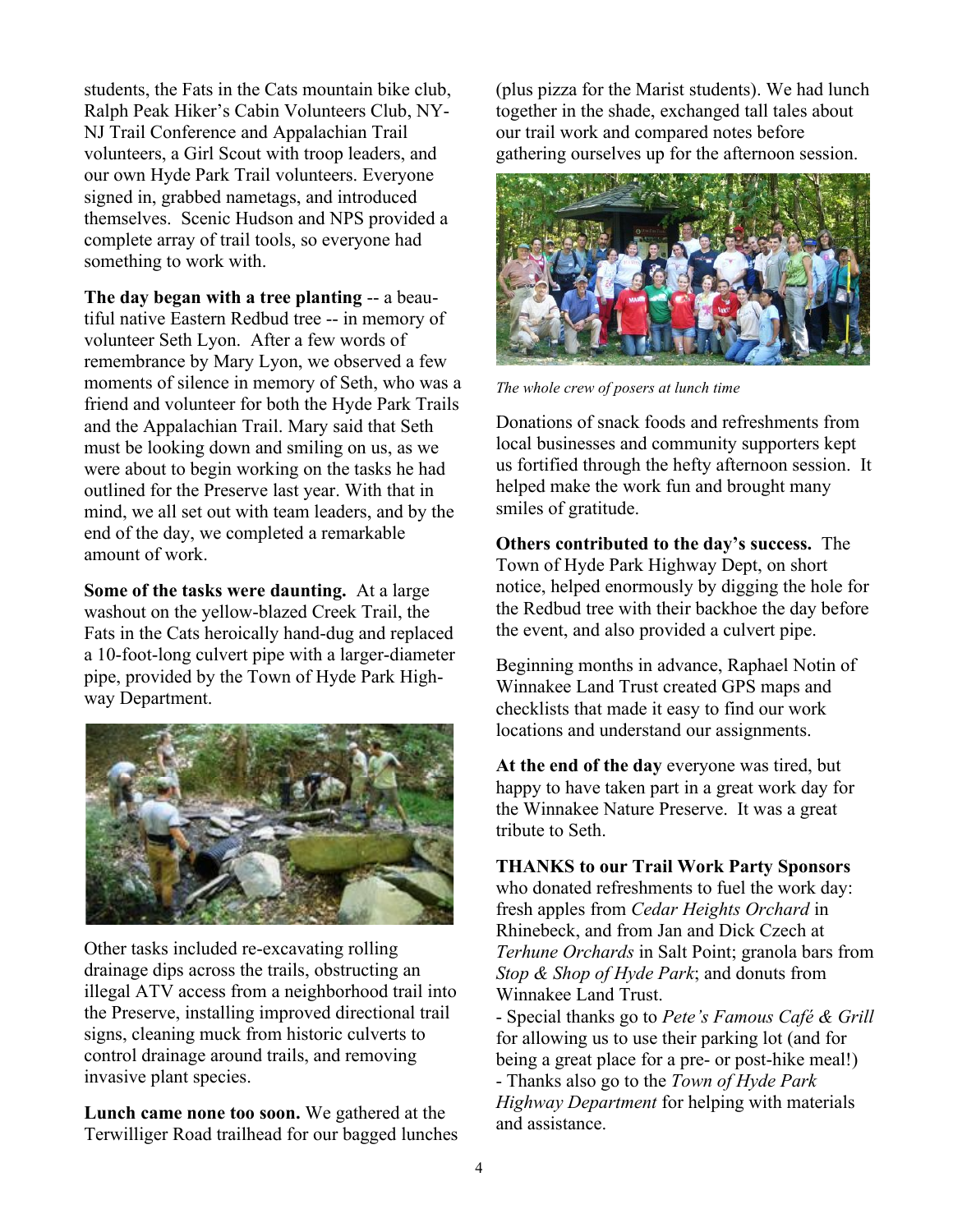We are especially grateful to the volunteers who worked so hard to complete all the tasks on our work list. The Preserve never looked so beautiful!

*The work day brought back memories of the day I had first met Seth, at Winnakee, on a work day similar to this day. It was in the fall, a few years ago. Seth popped into the truck and asked if I needed help. Wow.* 

*"Yes!" I said with surprise, and he helped me drive the old pickup through the woods trail, as we and a core group of trail volunteers gathered debris from a number of old dumpsites across the Preserve, and heaped it all into the truck. I thought, "Who is this wonderful person?" I know now who he was to so many people.*

*- Kathleen Davis*

#### *Seth Lyon 1961-2010*



#### **\* \* \***

#### **Winnakee Nature Preserve has new Management Plan**

*Raphael Notin, Winnakee Land Trust Stewardship Manager*

Winnakee Land Trust recently completed a comprehensive Management Plan for the 105-acre Winnakee Nature Preserve, which has trailhead access points at Van Dam Road and Terwilliger Rd. The preserve is protected by a conservation easement, and the Land Trust's goal is to ensure long-term public enjoyment, safety and use of the Preserve by maintaining its infrastructure and trail system, while conserving its natural habitats and creating links to other protected areas.

The plan includes a detailed catalog of the preserve's natural and built features, and for the first time documents the maintenance practices

that have been undertaken over the years by Winnakee Land Trust and the Hyde Park Trails committee. The heart of the plan is a yearly- and five-year schedule of maintenance, restoration and construction tasks to help make sure the Winnakee Preserve remains the special place it is today.

Some of the work will require help from volunteers; we'll definitely get in touch with you about that, and we hope you'll join us. In the meantime, we hope you'll visit the preserve often.

#### **\* \* \***

## **It's Trail Tool Time!**

*By Jill Sprance, Scenic Hudson*

The curious-looking implement shown here is called a McLeod (pronounced "Mc CLOUD").



This versatile tool is used for fighting wildfires and

building trails. In firefighting, its tined side is used to rake leaves and debris from a fire line, while the blade/hoe side can be used to cut sod, roots and branches.



*A volunteer uses a McLeod to build a new section of Hyde Park Trail south of Norrie Point.*

In areas like Hyde Park where trails are more prevalent than wildfires, the McLeod is a favorite tool of trail builders who use it to build so-called "bench cut" trail. Bench cut trail is built into the side of a hill. Building this type of trail involves moving earth to create a trail surface that is very gently sloped downhill. Both the blade and tined sides of a McLeod are useful in shaping the tread